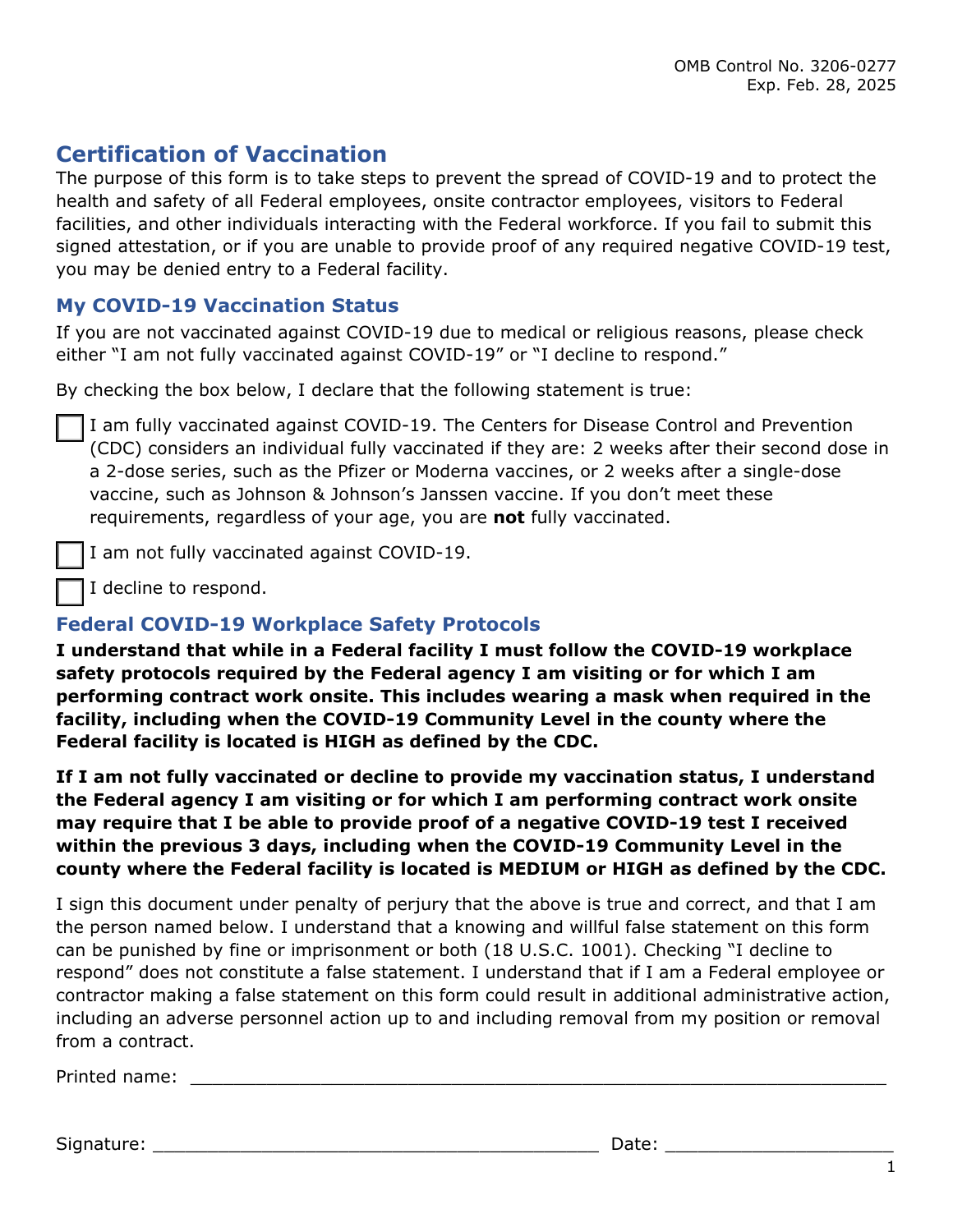### **Directions and notice to Federal contractor employees**

When the COVID-19 Community Level in a county where a Federal facility is located is MEDIUM or HIGH as defined by CDC, onsite contractor employees must attest to their vaccination status by being able to present a completed Certification of Vaccination form while in that Federal facility. Please note that consistent with CDC guidance, agencies may have different or additional COVID-19 workplace safety protocols for individuals in specific work settings, such as healthcare or congregate settings, including protocols that vary based on an individual's COVID-19 vaccination status.

You may be asked to show this form and/or information from a health screening upon entry to a Federal facility, and/or to a Federal employee who is supervising or managing your work on Federal premises. **Please maintain this form during your time on Federal premises.**

Please contact NLRB staffer coordinating your visit or Info Officer **Soluty 10** with questions.

#### **Directions and notice to visitors**

When the COVID-19 Community Level in a county where a Federal facility is located is MEDIUM or HIGH as defined by the CDC, visitors must attest to their vaccination status by being able to present a completed Certification of Vaccination form while in that Federal facility. Please note that consistent with CDC guidance, agencies may have different or additional COVID-19 workplace safety protocols for people in specific work settings, such as healthcare or congregate settings, including protocols that vary based on an individual's COVID-19 vaccination status.

You may be asked to show this form and/or information from a health screening upon entry to a Federal facility, and/or to a Federal employee who is sponsoring your visit. You may be asked to show this form as part of your in-person participation in a Federally hosted meeting, event, or conference. **Please maintain this form during your visit.**

If you are entering to obtain a public service or benefit and are not fully vaccinated, you must comply with all relevant CDC guidance, however using this form and following any requirement to show proof of a negative COVID-19 test do not apply to you.

Please contact NLRB staffer coordinating your visit or Info Officer **Source 10** with questions.

### **Directions and notice to Federal employees visiting a Federal agency other than their employing agency**

When the COVID-19 Community Level in a county where a Federal facility is located is MEDIUM or HIGH as defined by the CDC, Federal employees visiting a Federal agency other than their employing agency should be treated as visitors for the purposes of COVID-19 workplace safety protocols and should attest to their vaccination status by being able to present a completed Certification of Vaccination form while in that Federal facility. Please note that consistent with CDC guidance, agencies may have different or additional COVID-19 workplace safety protocols for people in specific work settings, such as healthcare or congregate settings, including protocols that vary based on an individual's COVID-19 vaccination status.

You may be asked to show this form and/or information from a health screening upon entry to a Federal facility controlled by a Federal agency other than your employing agency, and/or to a Federal employee who is sponsoring your visit. You may be asked to show this form as part of